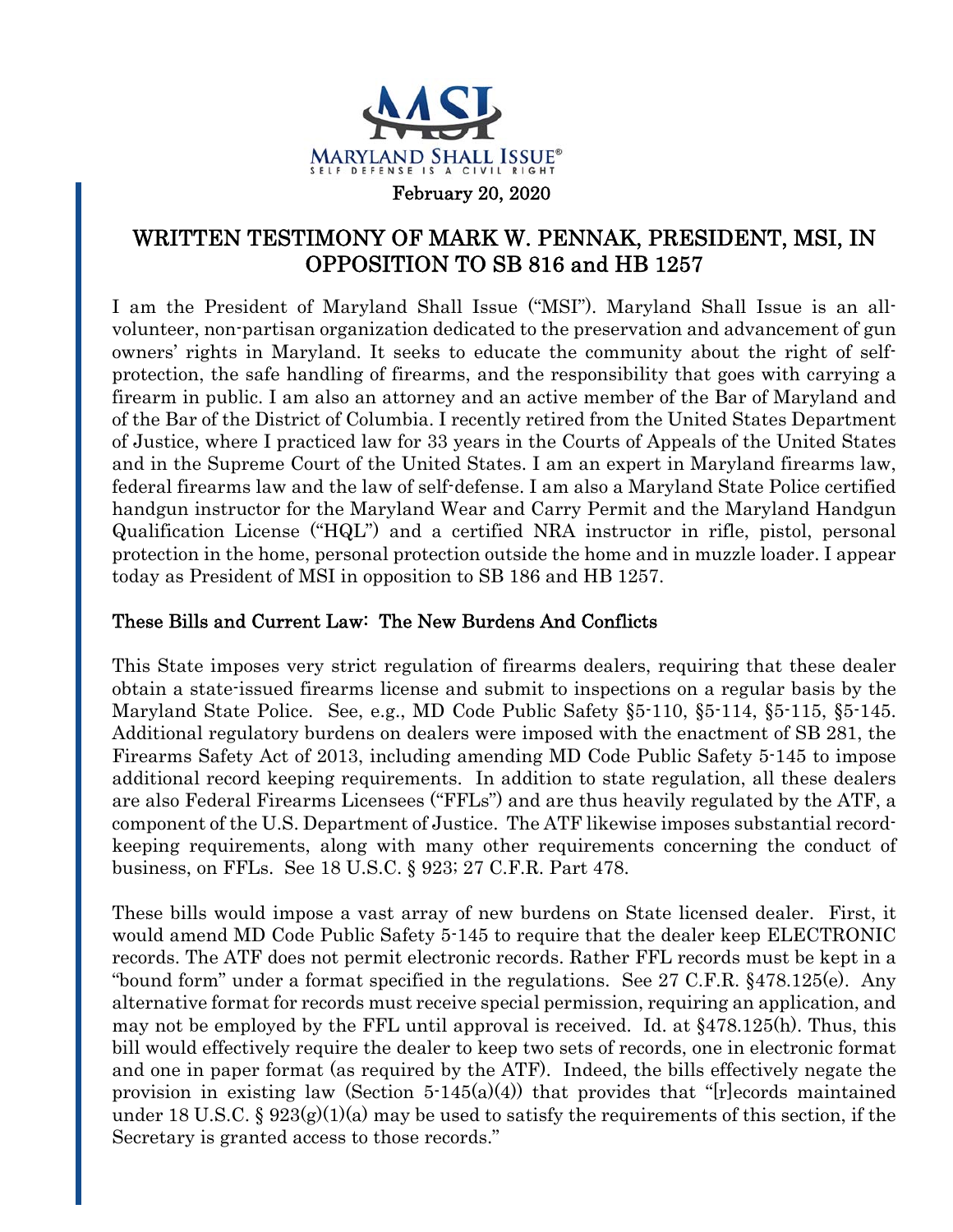The bills would also amend Section 5-145 requiring dealers to keep new records, including requiring the dealer to CREATE A VIDEO AND AUDIO RECORDING OF ALL RECEIPTS, SALES, AND OTHER DISPOSITIONS OF FIREARMS CONDUCTED AT THE DEALER'S BUSINESS. The dealer must also keep each such audio and video record FOR AT LEAST 1 YEAR AFTER THE RECEIPT, SALE, OR DISPOSITION and submit any such record or recording to the State Police upon demand. The dealer is required to supply such records not only to the State Police upon request, but also to a Federal agency and to any party in a civil suit simply upon releasing a discovery demand. This release of information to a federal agency is contradicted by 27 C.F.R. § 478.126, which sets forth the manner in which information is released to the ATF, and it authorizes submission only of information "required by this subpart." That regulation precludes any alternative form of submission without special approval. The mandated release of information in a civil suit is breathtaking in scope and includes disposition information of the name, date of birth, address and driver's license number of the non-licensee and a copy of Federal Form 4473. 26 C.F.R. §478.125(e).

The bills also amend Section 5-145 to impose a host of new security procedures and hardware, requiring the dealer to DEVELOP AND KEEP A WRITTEN STANDARD OPERATING PROCEDURE TO PROTECT INVENTORY FROM THEFT OR UNAUTHORIZED ACCESS. That procedure must include locks, exterior lighting, surveillance cameras and an alarm system. No such requirements are imposed upon FFLs by the federal regulations.

The bills also amend MD Code Public Safety 5-147 to impose new employment criteria on dealers. Under this provision, as amended, a dealer may not only not employ a prohibited person, but is also barred from employing any person FOR WHOM THE LICENSED DEALER HAS NOT OBTAINED A STATE AND NATIONAL CRIMINAL HISTORY RECORDS CHECK AS REQUIRED BY THIS SECTION. The bills go on to require the dealer to apply, by June 30 of EACH YEAR, TO THE CENTRAL REPOSITORY FOR A STATE AND NATIONAL CRIMINAL HISTORY RECORDS CHECK BY SUBMITTING TO THE CENTRAL REPOSITORY: TWO COMPLETE SET OF FINGERPRINTS OF THE EMPLOYEE and THE FEE for such checks. Finally, if the dealer should fail to comply with any of these new requirements (or any of the requirements of existing law), the dealer may be fined \$1,000 for the first offense and imprisoned for 3 YEARS and a fine of \$10,000 or BOTH for the second such offense.

Next, the bills create a new Section 5-148 to provide that A LICENSED DEALER SHALL AT ALL TIMES MAINTAIN LIABILITY INSURANCE FOR THE ACTS OF ANOTHER USING A FIREARM SOLD, RENTED, OR TRANSFERRED BY THE LICENSED DEALER IN THE AMOUNT OF AT LEAST \$2,000,000. A violation of this provision is punishable by a civil penalty of \$1,000 on first offense and 3 years in prison and a \$10,000 fine for any subsequent offense. The bills also mandate, in new Section 5-149, that a dealer REPORT ANY THEFT OF A FIREARM FROM THE LICENSED DEALER'S PLACE OF BUSINESS TO A LAW ENFORCEMENT AGENCY, AS DEFINED IN § 3–201 OF THIS ARTICLE, IMMEDIATELY UPON DISCOVERING THE THEFT. Any failure to "immediately" report the theft is punishable by a \$1,000 civil fine on the first offense and 3 years imprisonment and a \$10,000 fine for any second offense. Nowhere does the bill explain why dealers should be required to insure against the harm caused by the wrongful acts of another where the sale was otherwise fully legal. At common law, the negligent or unlawful acts of another are an intervening or superseding cause for which the dealer cannot be held liable. See *Pittway*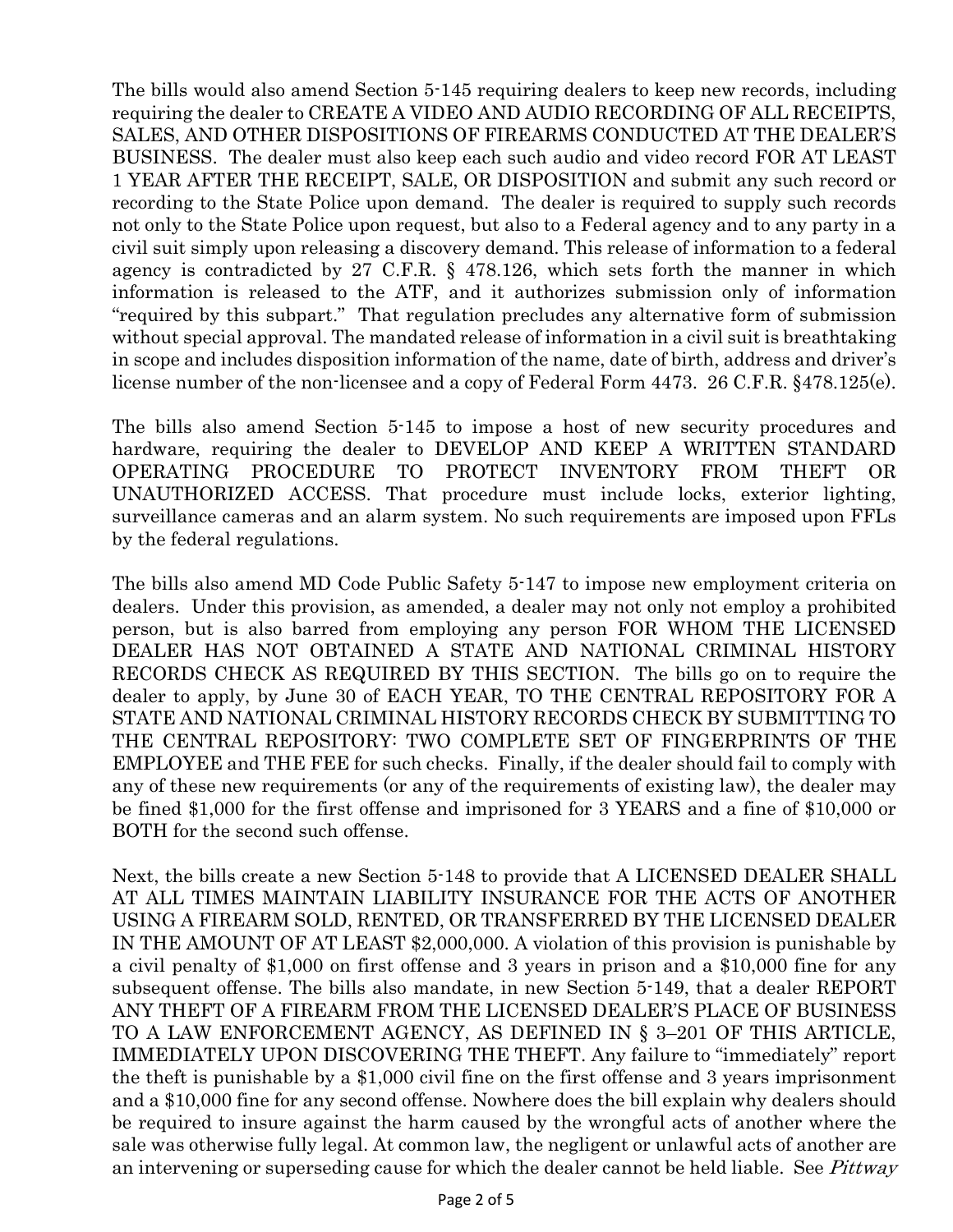Corp. v. Collins, 409 Md. 218, 248-49 (2009); Section 442 of the Restatement (Second) of Torts. Dealers are not guarantors against harm inflicted by otherwise lawful purchasers.

Finally, the bills create a new Section 5-150 which governs day-to-day business activities. Under this Section, the dealer must STORE EACH FIREARM IN A LOCKING DISPLAY CASE OR ANOTHER SECURE LOCATION THAT IS INACCESSIBLE TO CUSTOMERS and ENSURE THAT EACH FIREARM THAT IS DISPLAYED TO A CUSTOMER IS RENDERED INOPERABLE WITH A TRIGGER LOCK OR ANOTHER MECHANISM. This provision effectively kneecaps the dealer. Virtually every potential purchaser demands to work the action and pull the trigger of a firearm before making any purchase. Banning this practice will ensure that the buyer will go elsewhere. After business hours, the bills mandate that the dealer SHALL LOCK ALL FIREARMS IN: (I) A VAULT; (II) A SAFE; OR (III) A REINFORCED DISPLAY CASE WITH SHATTERPROOF GLASS. This requirement just adds to the costs. The first violation by dealer is punishable by a \$1,000 civil fine while any subsequent violation is punishable by 3 years imprisonment and a \$10,000 fine.

## The Burdens Imposed By These Bills Will Drive Dealers Out Of Business:

It is evident that the intent of these bills is to drive dealers out of business. Most dealers are small businessmen and women. The costs imposed by these new requirements will be devastating to their businesses. This impact has constitutional implications. Law-abiding citizens have a Second Amendment to acquire or purchase firearms under *District of* Columbia v. Heller, 554 U.S. 570 (2008), and McDonald v. City of Chicago, 561 U.S. 742, 768 (2010). The Second Amendment also confers "ancillary rights necessary to the realization of the core right." *Teixeira v. City of Alameda*, 873 F.3d 670, 677 (9th Cir. 2017) (en banc). See also Richmond Newspapers v. Virginia, 448 U.S. 555, 579–80 (1980) ("[F]undamental rights, even though not expressly guaranteed, have been recognized by the Court as indispensable to the enjoyment of rights explicitly defined.").

That right to acquire firearms necessarily implies a right to sell firearms because the right to acquire would be meaningless in the absence of sellers. Thus, *Teixeira* and other courts have recognized that "[c]ommerce in firearms is a necessary prerequisite to keeping and possessing arms for self-defense." Teixeira, 873 F.3d at 682. See also United States v. Marzzarella, 614 F.3d 85, 92 n.8 (3d Cir. 2010) ("If there were somehow a categorical exception for [commercial] restrictions, it would follow that there would be no constitutional defect in prohibiting the commercial sale of firearms. Such a result would be untenable under *Heller*."). Plainly, under these principles, the State may not make it illegal for a dealer to sell firearms. Nor may the State accomplish the same result by making it so burdensome to sell firearms that few businesses would engage in such sales. See, e.g., Fairbank v. United States, 181 U.S. 283 (1901) (noting "the great principle that what cannot be done directly because of constitutional restriction cannot be accomplished indirectly by legislation which accomplishes the same result."); Lebron v. Secretary, 710 F.3d 1202, 1217 (11th Cir. 2013) ("where an individual's federal constitutional rights are at stake, the state cannot accomplish indirectly that which it has been constitutionally prohibited from doing directly").

The risk of that "untenable result" is quite real. Dealers are limited in the extent to which they are able to pass along to their customers the huge costs imposed by these bills, as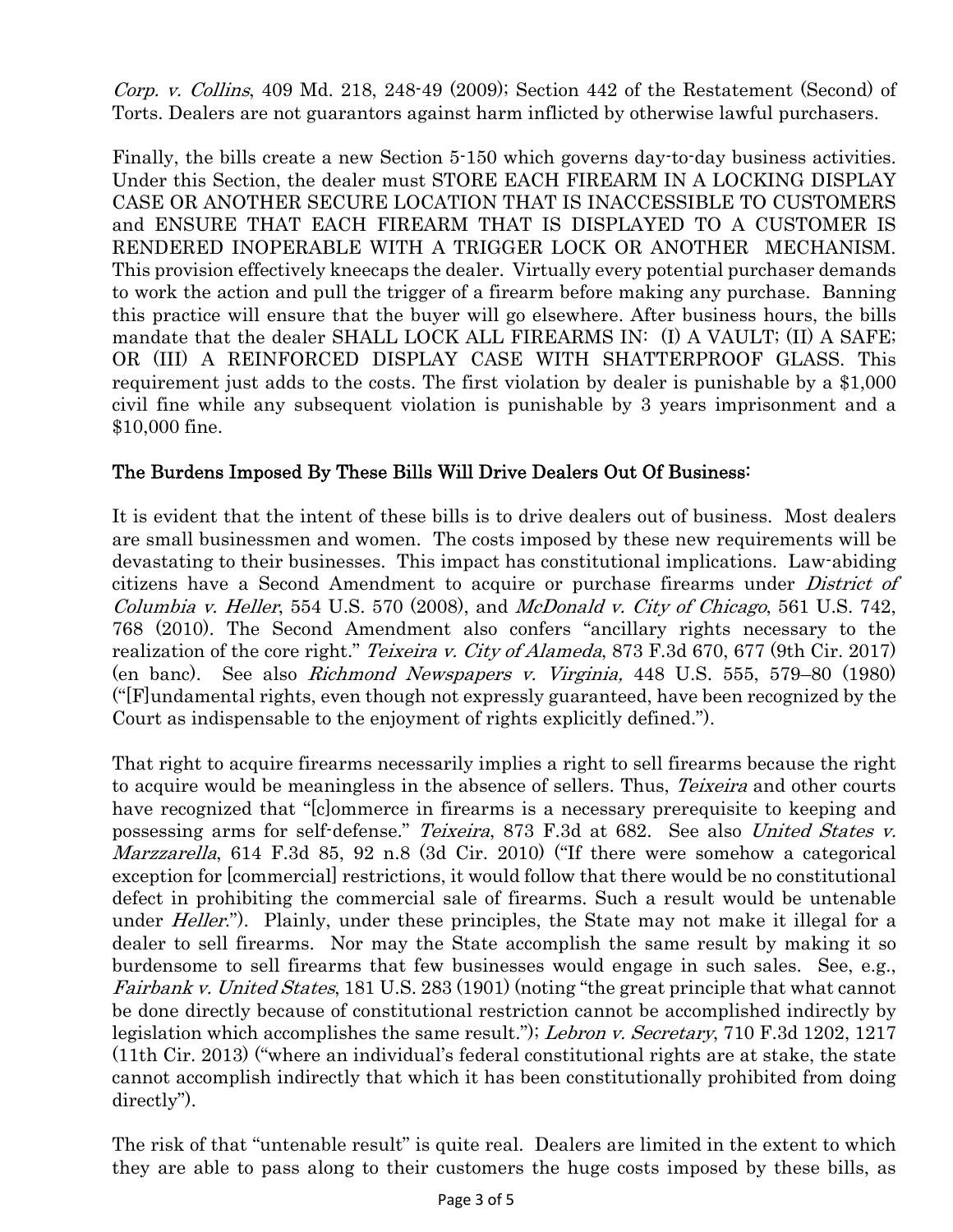higher prices alone will drive down sales. Dealers also face the risk of going to prison for 3 years if they violate these many detailed and varied provisions. The bills create strict liability crimes, as the bills do not require a knowing violation or impose any other *mens* rea requirement. One minor slip up for the second time and, **viola**, jail time. In sum, the bills impose huge costs on dealers by imposing detailed and costly requirements and then severely criminalize a failure to abide by these many and varied requirements. Few dealers will risk jail time just in order to do business where doing business is fraught with the risks of an unknowing violation of these new requirements. For example, under these bills all a dealer need do in order to earn prison time is to be late in submitting an employee's fingerprints by June 30 or inadvertently letting the \$2,000,000 insurance policy lapse. Many dealers, especially smaller FFLs, will simply cease doing business so as to avoid the risk of these draconian punishments for such minor paperwork violations.

 The higher costs imposed on Maryland dealers will also will also make it impossible for Maryland dealers to compete with out-of-state dealers. It is perfectly legal for law-abiding citizens of Maryland to purchase long guns in other states, where dealers are not subjected to these costly requirements. Specifically, ever since 1986, with the enactment of PL 99– 308, 100 Stat. 449 (May 19, 1986), residents of one state may purchase long guns in any other state "if the transferee meets in person with the transferor to accomplish the transfer, and the sale, delivery, and receipt fully comply with the legal conditions of sale in both such States." 18 U.S.C. § 922(b)(3). Similarly, MD Code Public Safety § 5-204 provides that a resident of Maryland who is eligible to purchase a long gun in Maryland may purchase a long gun in an "adjacent" state, defined to include Delaware, Pennsylvania, Virginia or West Virginia. More than half of all manufactured firearms are long guns. https://www.statista.com/statistics/215540/number-of-total-firearms-manufactured-in-theus-by-firearm-category/. Out-of-state dealers will be able to substantially undercut the prices that Maryland dealers would have to charge in order to pass along the costs imposed by these bills. Market forces alone will ensure that few Maryland dealers will survive over time.

Indeed, what is true for long gun sales may well soon be true with respect to the sale of handguns. Federal law currently bans sales of handguns to out-of-state residents. See 18 U.S.C. § 922(a). That ban was sustained against a Second Amendment challenge in *Mance* v. Sessions, 896 F.3d 699 (5th Cir. 2018). However, the plaintiffs in that suit have filed a petition for certiorari with the Supreme Court in that case and that petition has been pending since last Term. See Mance v. Barr, No. 18-663 (filed Nov. 19, 2018). The case is obviously being held by the Supreme Court pending a decision in NYSRPA v. NYC, No. 18- 280, cert. granted, 139 S.Ct. 939 (Jan 22, 2019). The Supreme Court heard oral argument in NYC on December 2, 2019, and a decision is expected by June. After a merits decision in NYC, we expect the Court to vacate the decision in *Mance* and remand it for further consideration in light of the Court's decision in NYC. It is thus entirely possible that the federal ban on interstate sales of handguns will be struck down after NYC. Any similar state ban would meet the same fate. At that point, the market pressures on Maryland dealers will preclude their survival because price conscious purchasers will simply make all of their firearms acquisitions in other states. We urge an unfavorable report.